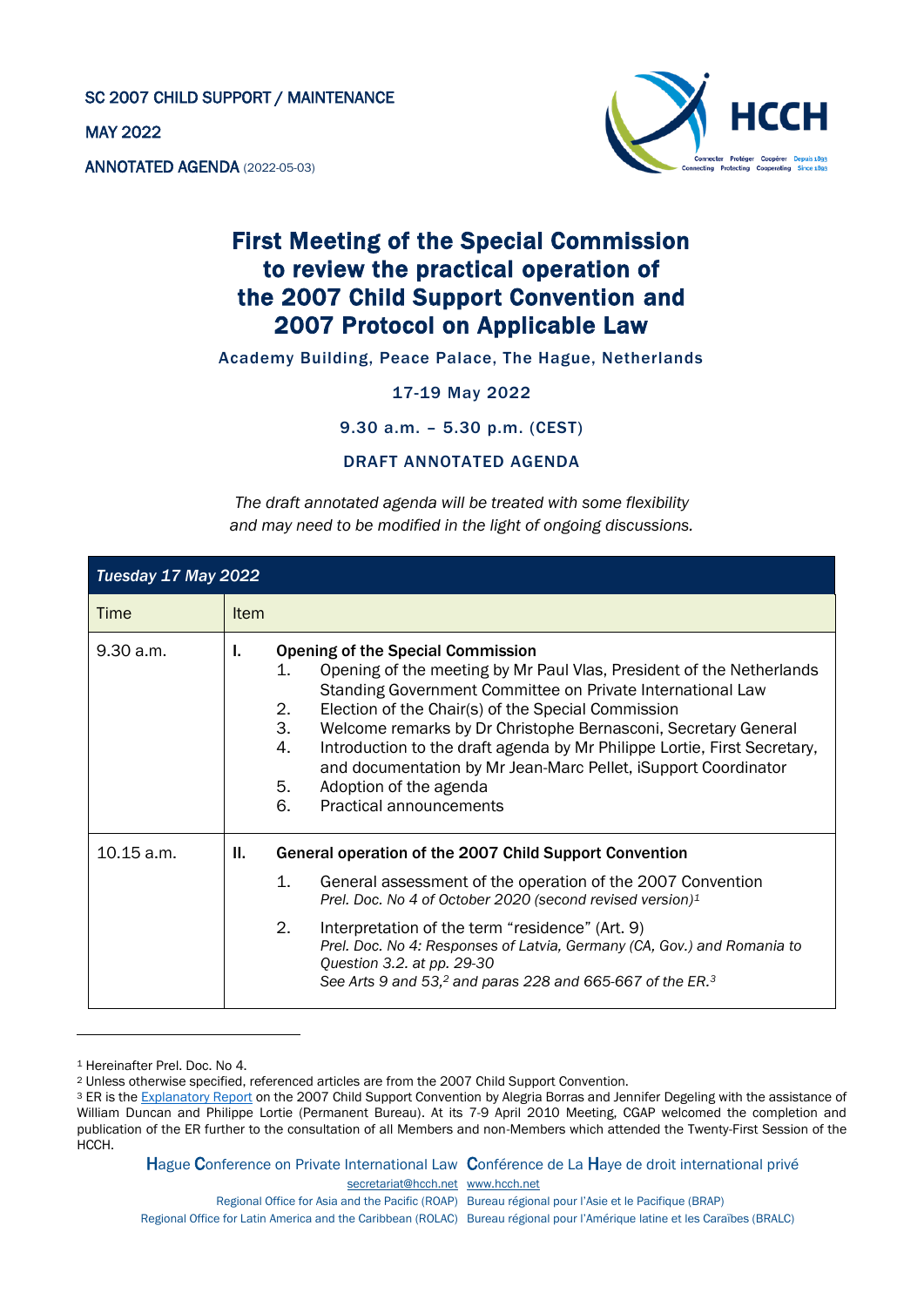|            | 3.<br>4.     | Applications made in the name of a "creditor child" – information<br>about the "custodial parent"<br>Prel. Doc. No 4: Responses of Germany (CA, Gov.), Germany (DIJuF, NGO)<br>and the United States of America to Question 3.3. at pp. 31-33, response of<br>Germany (CA, Gov.) and Germany (DIJuF, NGO) to Question 6.1. at p. 54, and<br>response of the United States of America to Question 6.9. at p. 67<br>See Art. 3(a), para. 66 of the ER, para. 85 of the PHC, <sup>4</sup> and Prel. Doc. No 7 of<br>April 2022 (fifth revised version) - Draft Guidance to complete the Mandatory<br>and Recommended Forms under the 2007 Child Support Convention, at<br>pp. 6, 30, 40, 57, 64, 68, 74, 78, 91 and 109.<br>Public bodies as applicant (Art. 36)                |  |
|------------|--------------|------------------------------------------------------------------------------------------------------------------------------------------------------------------------------------------------------------------------------------------------------------------------------------------------------------------------------------------------------------------------------------------------------------------------------------------------------------------------------------------------------------------------------------------------------------------------------------------------------------------------------------------------------------------------------------------------------------------------------------------------------------------------------|--|
|            |              | Prel. Doc. No 4: Responses of Germany (CA, Gov.), Germany (DIJuF, NGO),<br>Latvia, Lithuania, Norway, Romania and Ukraine to Question 3.4. at pp. 33-<br>35, and responses to Question 3.6. at pp. 37-38<br>See Arts 3(a) and 36, paras 66-67, 384 and 598 of the ER, and para. 1129<br>of the PHC.                                                                                                                                                                                                                                                                                                                                                                                                                                                                          |  |
| 11.00 a.m. | <b>Break</b> |                                                                                                                                                                                                                                                                                                                                                                                                                                                                                                                                                                                                                                                                                                                                                                              |  |
| 11.15 a.m. | 5.           | Transmission of applications within States with a non-unified legal<br>system $(Art. 4(2))$<br>Prel. Doc. No 4: Responses of Austria, Germany (CA, Gov.) and Germany<br>(DIJuF, NGO) to Question 3.8. at pp. 40-41<br>See Art. 4(2), and para. 89 of the ER.                                                                                                                                                                                                                                                                                                                                                                                                                                                                                                                 |  |
|            | 6.           | Time frame for the acknowledgment of receipts of applications<br>(Art. 12(3))<br>Prel. Doc. No 4: Responses to Question 3.1. at p. 28<br>See Art. 12(3), Annex 2 of the 2007 Convention, paras 317-318 and 327-<br>330 of the ER, and para. 426 of the PHC.                                                                                                                                                                                                                                                                                                                                                                                                                                                                                                                  |  |
|            | 7.           | Conditions to access legal aid in the requested State, particularly the<br>examination of the debtor's resources (Art. 17(b))<br>Prel. Doc. No 4: Responses of Austria, Bulgaria, Colombia (1956 New York<br>Convention), Germany (CA, Gov.), Germany (DIJuF, NGO), Romania and<br>Slovenia to Question 3.5. at pp. 35-37<br>See Arts 2(1)(a), 15(1) and 17(b), and paras 45-46, 381-383 and 408-414<br>of the ER, and paras 214, 216, 222, 859-860 of the PHC.                                                                                                                                                                                                                                                                                                              |  |
|            | 8.           | Application of the 2007 Convention to children regardless of the<br>marital status of their parents (Arts 1, $2(4)$ , $6(1)$ and $6(2)(h)$ , $7(1)$ ,<br>$10(1)(c)$ and $10(3)$ , $15(2)$ and $22(a)$ )<br>Prel. Doc. No 4: Response of the United States of America to Question 14.1.<br>at p. 130<br>Prel. Doc. No 13 of June 2021, ACWG Report, Attachment to Annex I at pp. 7-<br>10<br>See Arts 1, 2(4), 6(1) and 6(2)(h), 7(1), 10(1)(c) and 10(3), 15(2), 19(2) and<br>22(a), paras 2, 5, 41, 45, 58-59, 78-79, 86, 95-96, 98, 102, 105-109, 111,<br>120-125, 170-175, 190, 234, 244-245, 247-250, 252, 275-276, 385, 391-<br>392, 438, 477-479 of the ER, para. 385 of the PHC, and Stage 1.1.6.i.,<br>Stage 1.III.1.b. and Stage 1.III.1.j. of the CP. <sup>5</sup> |  |
| 1.00 p.m.  | Lunch break  |                                                                                                                                                                                                                                                                                                                                                                                                                                                                                                                                                                                                                                                                                                                                                                              |  |

<sup>4</sup> PHC is the [Practical Handbook for Caseworkers](https://assets.hcch.net/docs/5f160c92-b560-4b7f-b64c-8423f56c6292.pdf) under the 2007 Convention. The PHC was adopted by the Meeting of the Special Commission of 10-17 November 2009 on the implementation of the 2007 Child Support Convention and of the 2007 Protocol on the Law Applicable to Maintenance Obligations, C&R No 6.

<sup>5</sup> CP is the Country Profile under the 2007 Convention. The CP was adopted by the Meeting of the Special Commission of 10- 17 November 2009 on the implementation of the 2007 Child Support Convention and of the 2007 Protocol on the Law Applicable to Maintenance Obligations, C&R No 8. See [Prel. Doc. No 3 \(final\) of September 2011](https://assets.hcch.net/docs/7a6a8da3-4a7f-4367-89d6-f96e1e32c299.pdf) - Country Profile 2007 Child Support Convention.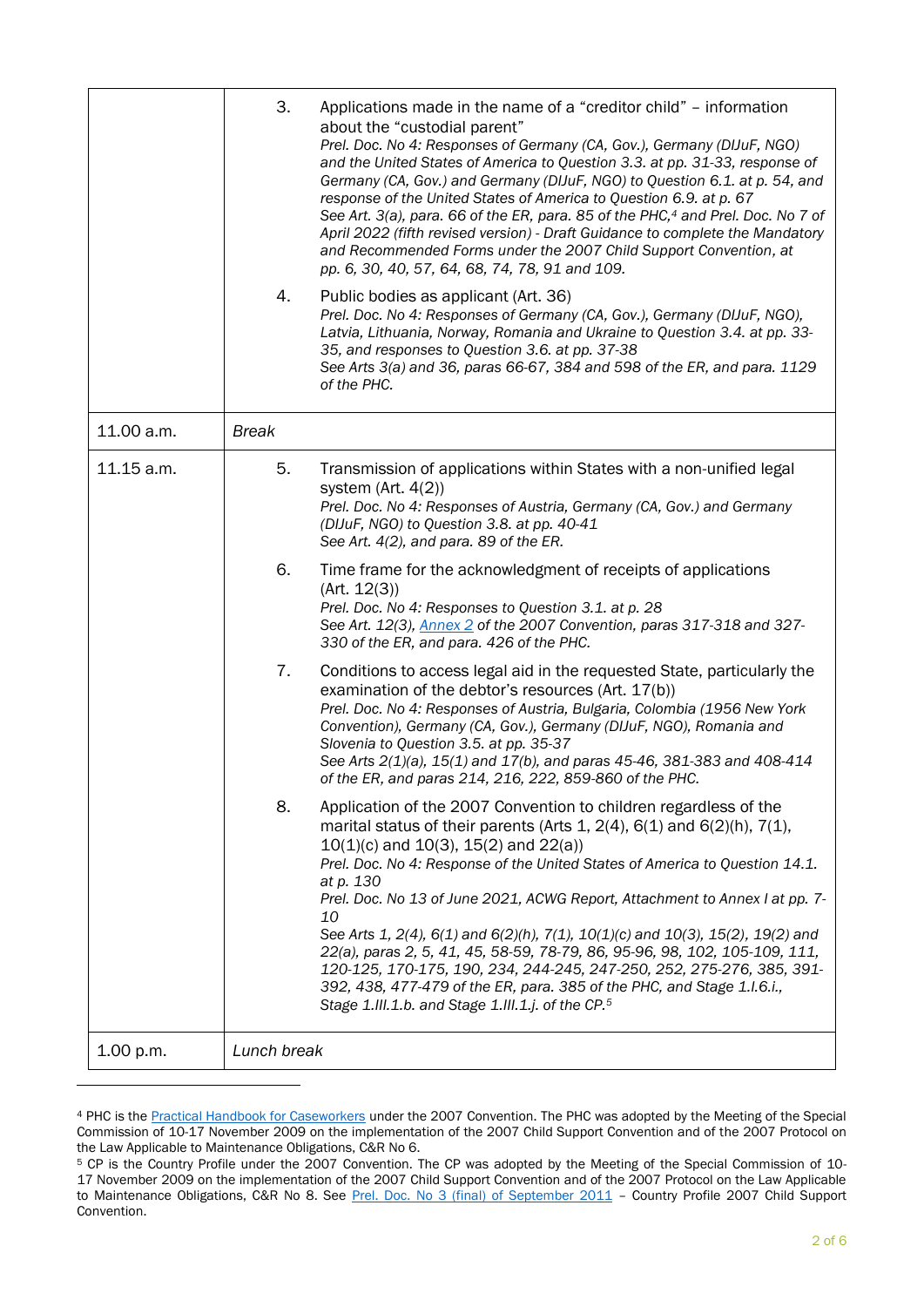| 2.00 p.m. | III.         |    | Restrictions on access to personal data                                                                                                                                                                                                                                                                                                                                                                                                                                                            |
|-----------|--------------|----|----------------------------------------------------------------------------------------------------------------------------------------------------------------------------------------------------------------------------------------------------------------------------------------------------------------------------------------------------------------------------------------------------------------------------------------------------------------------------------------------------|
|           |              | 1. | Location of the respondent (debtor) $(Art. 6(2)(b))$<br>Prel. Doc. No 4: Responses of Brazil and Germany (DIJuF, NGO) to Question<br>4.1. at pp. 43-44, and response of Romania (1) to Question 14.1. at p. 129<br>See Art. 6(2)(b), para. 138 of the ER, paras 340 and 584 of the PHC, and<br>Stage 1.I.6.b. of the CP.                                                                                                                                                                           |
|           |              | 2. | Information regarding the income and other financial circumstances<br>of the debtor or creditor (Art. 6(2)(c))<br>Prel. Doc. No 4: Responses of Cyprus and Romania to Question 4.1. at<br>pp. 44-45<br>See Arts 6(2)(c) and 40(3), paras 142-147 and 613 of the ER, paras 242<br>and 950 of the PHC, and Stage 1, I, 6.c. of the CP.                                                                                                                                                               |
|           | IV.          |    | Recognition and enforcement of maintenance decisions                                                                                                                                                                                                                                                                                                                                                                                                                                               |
|           |              | 1. | Recognition and enforcement of maintenance decisions concerning<br>relationships not provided by the law of the requested State<br>(Art. 22(a))<br>Prel. Doc. No 4: Response of Romania to Question 8.3. at p. 88<br>See Arts 19(2), 21 and 22(a), and paras 438, 475-479 of the ER.                                                                                                                                                                                                               |
|           |              | 2. | Grounds for refusing recognition and enforcement - in a case where<br>the respondent has neither appeared nor was represented in the<br>proceedings in the State of origin (Art. 22(e))<br>Prel. Doc. No 4: Response of Latvia to Question 14.1. at p. 129<br>See Art. 22(e), and paras 486-488 of the ER.                                                                                                                                                                                         |
| 3.45 p.m. | <b>Break</b> |    |                                                                                                                                                                                                                                                                                                                                                                                                                                                                                                    |
| 4.00 p.m. | V.           |    | Enforcement matters under the 2007 Child Support Convention                                                                                                                                                                                                                                                                                                                                                                                                                                        |
|           |              | 1. | Enforcement of decisions that set the amount of child support in<br>percentage<br>Prel. Doc. No 4: Responses of Argentina, Finland, France, Germany (CA,<br>Gov.), Germany (DIJuF, NGO), Hungary, Latvia, Netherlands, Norway, Poland,<br>Slovenia, Switzerland and the United States of America to Question 5.1. at<br>pp. 46-50, and response of Romania to Question 4.1. at p. 44<br>See Arts $6(2)(d)$ and $10(1)(d)$ , and paras 253-255 of the ER.                                           |
|           |              | 2. | Enforcement of child support arrears after the creditor has reached<br>the age of 21 years<br>Prel. Doc. No 4: Responses of Germany (CA, Gov.), Germany (DIJuF, NGO),<br>Romania and Slovenia to Question 3.5. at pp. 36-37, and response of<br>Norway to Question 3.8. at p. 41<br>See Arts 2(1)(a), 15(1), 19(1) and 32-33, paras 45-46, 233, 381-383, 428,<br>430, and 433-436 of the ER, and para. 62 of the PHC.                                                                              |
|           |              | 3. | Interruption or suspension of the enforcement of child support for<br>creditors under the age of 18 years<br>Prel. Doc. No 4: Response of Romania (2) to Question 14.1. at p. 129<br>See Art. 6(2)(e), paras 155-159 of the ER, and para. 713 of the PHC.                                                                                                                                                                                                                                          |
|           |              | 4. | Enforcement of decisions against the assets of a debtor in a State<br>where they are not habitually resident<br>Prel. Doc. No 4: Responses of Bulgaria, Germany (CA, Gov.), Germany (DIJuF,<br>NGO), Latvia, Lithuania, Luxembourg, Portugal, Romania, Switzerland and<br>the United States of America to Question 5.2. at pp. 50-52<br>See Art. 6(2)(c) and 6(2)(i), paras 144, 176-177 and 179 of the ER, and<br>paras 37, 252, 256, 359-360, 371, 411, 431, 434-436, 483 and 674 of the<br>PHC. |
|           |              | 5. | Currency conversion and transfer of maintenance funds<br>Prel. Doc. No 4: Response of Lithuania to Question 3.8. at p. 41                                                                                                                                                                                                                                                                                                                                                                          |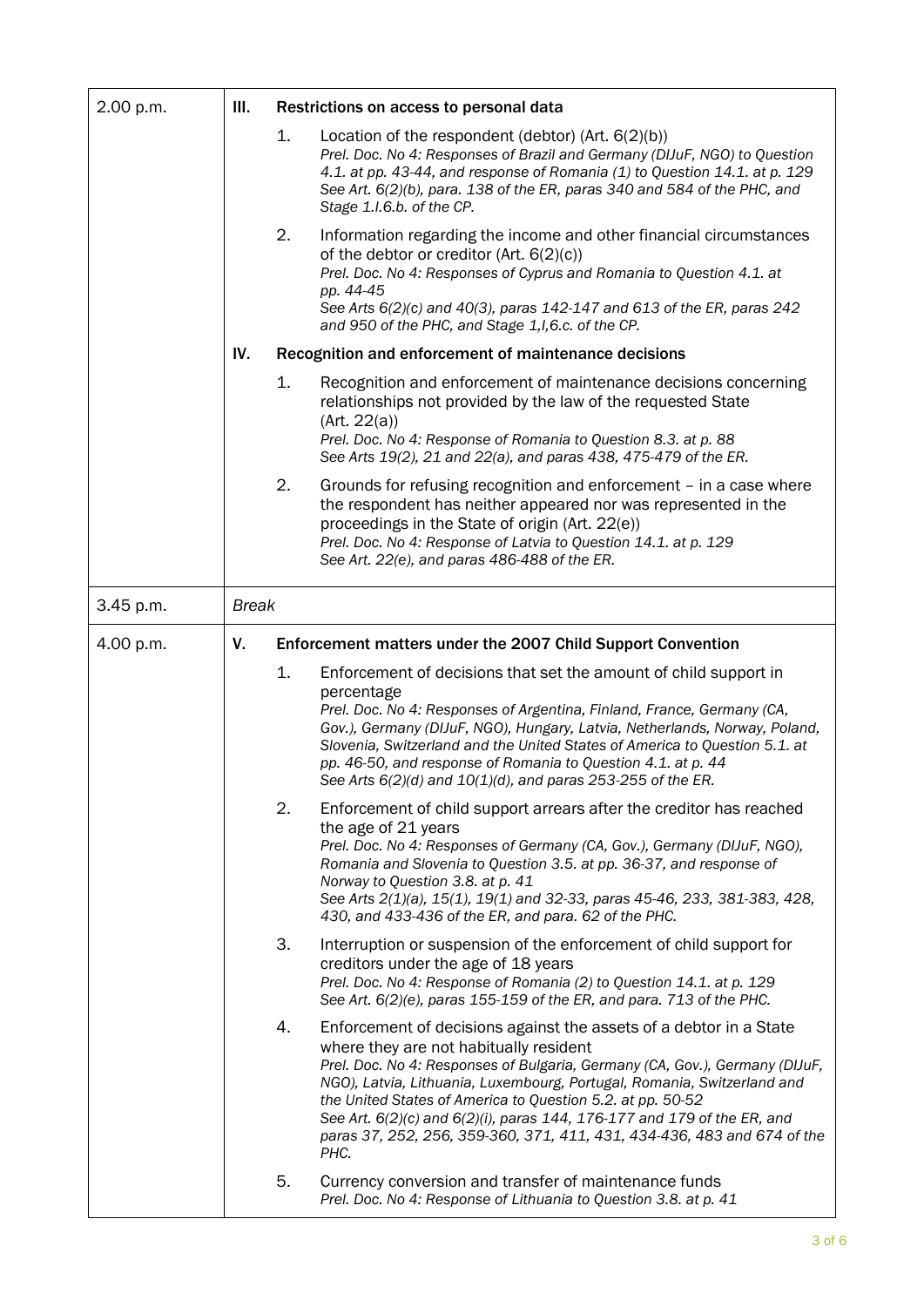|                       | See Art. 6(2)(f) and 35(1), paras 160-162 and 584 of the ER, paras 722-727<br>of the PHC, and CGAP Prel. Doc. No 13C of February 2022 - Report of the<br>Experts' Group on International Transfer of Maintenance Funds, meeting of 7<br>to 9 February 2022 at paras D. and 8.                                                                                                                                                                                                                          |  |  |  |
|-----------------------|--------------------------------------------------------------------------------------------------------------------------------------------------------------------------------------------------------------------------------------------------------------------------------------------------------------------------------------------------------------------------------------------------------------------------------------------------------------------------------------------------------|--|--|--|
| 5.30 p.m.             | Welcome reception offered by the Permanent Bureau                                                                                                                                                                                                                                                                                                                                                                                                                                                      |  |  |  |
| Wednesday 18 May 2022 |                                                                                                                                                                                                                                                                                                                                                                                                                                                                                                        |  |  |  |
| <b>Time</b>           | Item                                                                                                                                                                                                                                                                                                                                                                                                                                                                                                   |  |  |  |
| 9.30 a.m.             | VI.<br>Mandatory and recommended forms under the 2007 Child Support<br>Convention<br>Annex I and Annex II of the 2007 Convention<br>Prel. Doc. No 2A of July 2009 & Prel. Doc. No 2B (revised) of August 2010                                                                                                                                                                                                                                                                                          |  |  |  |
|                       | 1.<br>Use of the Status of Application Reports<br>Prel. Doc. No 4: Responses of Germany (CA, Gov.) and the United States of<br>America (1) to Question 3.8. at pp. 40-43<br>See Art. 12(4), paras 317, 330-331, 333, 337-338 of the ER, and paras 877<br>and 1131-1134 of the PHC.                                                                                                                                                                                                                     |  |  |  |
|                       | 2.<br>Signature of applications when filed with competent authorities in<br>accordance with their domestic law (Art. 42)<br>Prel. Doc. No 4: Responses to Questions 6.2. and 6.3. at pp. 55-57, and to<br>Questions 6.10. and 6.11. at pp. 67-69<br>Declarations of Croatia, Poland and Portugal at the time of the European<br>Union acceptance of the 2007 Convention<br>See Art. 42, paras 23-26 and 617-618 of the ER, and paras 202-203 and<br>476 of the PHC.                                    |  |  |  |
|                       | 3.<br>Certification of applicants via telephone and authenticity of signatures<br>Prel. Doc. No 4: Response of Romania to Question 3.3. at pp. 31-32<br>See Art. 41, paras 614-616 of the ER, and paras 103 and 201 of the PHC.                                                                                                                                                                                                                                                                        |  |  |  |
|                       | 4.<br>Acceptance of an abstract or an extract in place of the complete text<br>of the decision<br>Prel. Doc. No 4: Responses to Question 6.4. at pp. 58-60, responses to<br>Question 6.12. at pp. 69-73, and response of the United States of America to<br>Question 14.1. at p. 130<br>See Art. 25(3)(b), paras 526, 541, 543-544 of the ER, and paras 309-310<br>and 1123 of the PHC.                                                                                                                |  |  |  |
| 11.00 a.m.            | <b>Break</b>                                                                                                                                                                                                                                                                                                                                                                                                                                                                                           |  |  |  |
| 11.15 a.m.            | 5.<br>Availability of Mandatory and Recommended Forms in languages<br>other than English and French (Art. 44)<br>Prel. Doc. No 4: Responses to Question 10.3. at pp. 94-96, response of<br>Ukraine (1) to Question 3.8. at p. 42, response of Lithuania to Question 6.12.<br>at p. 72, and response of Slovenia to Question 8.3. at p. 88<br>See Item VIII.1.b. of this agenda<br>See Arts 25(1)(a)-(f), 44(1) and 45(1), paras 526, 529, 625-628 and 632-<br>633 of the ER, and para. 194 of the PHC. |  |  |  |
|                       | 6.<br>Processing handwritten application forms<br>Prel. Doc. No 4: Responses to Question 6.6. at pp. 61-63, and response of<br>Germany (CA, Gov.) to Question 6.9. at p. 66                                                                                                                                                                                                                                                                                                                            |  |  |  |
|                       | 7.<br>Processing non-certified documents for the purpose of recognition and<br>enforcement<br>Prel. Doc. No 4: Responses to Question 6.7. at pp. 63-64, and to<br>Question 6.13. at pp. 73-74                                                                                                                                                                                                                                                                                                          |  |  |  |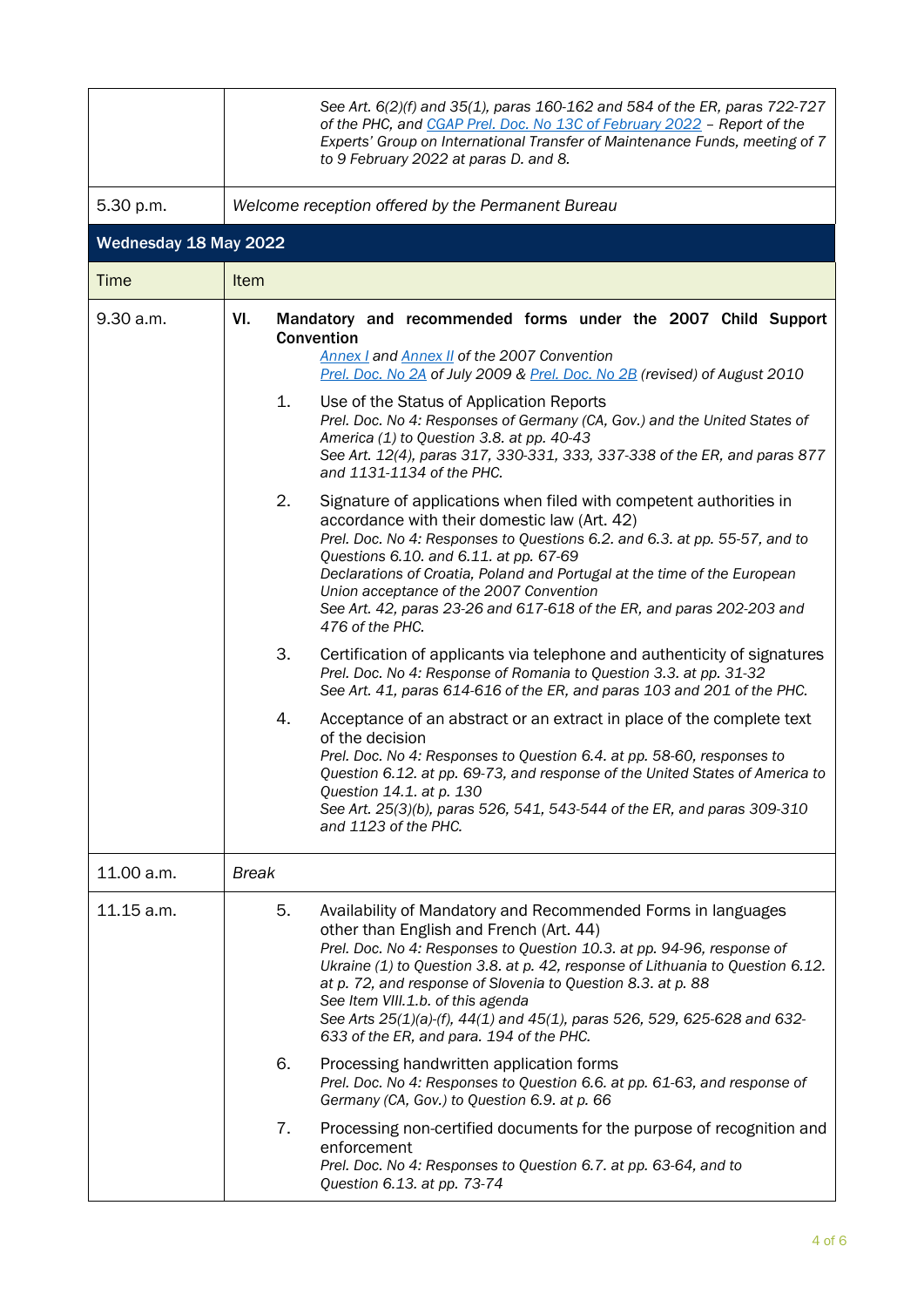|           |              |             | See Arts 12(2), 23(7)(c), 25(3)(a), 30(5)(b) and 57(1)(e), paras 23-26, 326,<br>509-511, 541-542, 562 and 685 of the ER, and paras 203-204 of the PHC.                                                                                                                                                                   |
|-----------|--------------|-------------|--------------------------------------------------------------------------------------------------------------------------------------------------------------------------------------------------------------------------------------------------------------------------------------------------------------------------|
|           |              | 8.          | Acceptance of Recommended Forms for direct requests under<br>Article 37                                                                                                                                                                                                                                                  |
|           |              |             | Prel. Doc. No 4: Responses to Question 6.14. at pp. 74-75<br>See Art. 37, Stage 2.1.5.c. of the CP, and <i>Implementation Checklist</i> under the<br>2007 Child Support Convention at p. 19 (last bullet).                                                                                                               |
|           |              | 9.          | Non-secure transmission of confidential information<br>Prel. Doc. No 4: Response of the United States of America to Question 3.8. at<br>p. 43<br>See Arts 38-40, paras 605-613 of the ER, and para. 208 of the PHC.                                                                                                      |
| 1.00 p.m. |              | Lunch break |                                                                                                                                                                                                                                                                                                                          |
| 2.00 p.m. | VII.         |             | <b>General issues</b>                                                                                                                                                                                                                                                                                                    |
|           |              | 1.          | Temporal application of the 2007 Convention - Transmission of<br>applications to Central Authorities v. competent authorities<br>$(Arts 12(6), 37(1)$ and $56(1)(b))$<br>Prel. Doc. No 4: Response of Germany (CA, Gov.) to Question 14.1. at p. 126<br>See Arts 12(6), 37(1) and 56(1)(b), and paras 677-680 of the ER. |
|           |              | 2.          | Completion and update of the Country Profile (Art. 57)<br>Prel. Doc. No 4: Response of Finland, Germany (CA, Gov.), Germany (DIJuF,<br>NGO), Norway, Slovenia and the United States of America to Question 8.1. at<br>pp. 86-87<br>See Art. 57, paras 684 and 686-687 of the ER, and paras 81-84 of the PHC.             |
|           |              | 3.          | Regular updates to the HCCH website including updating Central<br>Authorities' contact details (Art. 4(3))<br>Prel. Doc. No 4: Response of Germany (CA, Gov.) to Question 14.1. at p. 126<br>See Art. 4(3), and paras 92-94 of the ER.                                                                                   |
|           |              | 4.          | Possible model declarations and reservations                                                                                                                                                                                                                                                                             |
|           | VIII.        |             | Experts' and Working Groups - Adoption of Reports and other matters                                                                                                                                                                                                                                                      |
|           |              | 1.          | Report of the Administrative Cooperation Working Group (ACWG),<br>meeting of 14 to 17 December 2020                                                                                                                                                                                                                      |
|           |              |             | Possible future forms<br>a.<br>Prel. Doc. No 13 of June 2021 - Annex I: Aide-mémoire, paras 20-21                                                                                                                                                                                                                        |
|           |              |             | Possible future fillable forms including in other languages<br>b.<br>Prel. Doc. No 13 of June 2021 - Annex I: Aide-mémoire, paras 22-23                                                                                                                                                                                  |
|           |              |             | Country Profile for spousal support<br>c.<br>Prel. Doc. No 13 of June 2021 - Annex I: Aide-mémoire, para. 25                                                                                                                                                                                                             |
| 3.45 p.m. | <b>Break</b> |             |                                                                                                                                                                                                                                                                                                                          |
| 4.00 p.m. |              | 2.          | Report of the 2007 Protocol Working Group (PWG), meeting of 25 to<br>27 January 2021<br>Prel. Doc. No 14 of June 2021                                                                                                                                                                                                    |
|           |              | 3.          | Report of the Experts' Group (EG) on International Transfer of<br>Maintenance Funds (ITMF), meetings of 16 to 18 September 2019, 8<br>to 11 February 2021 and 7 to 9 February 2022<br>Prel. Doc. No 13C of February 2022 of CGAP 2022                                                                                    |
|           |              | 4.          | Membership of the Forms Working Group (Forms WG)<br>Prel. Doc. No 2A of July 2009 - Forms Working Group Report at p. 5                                                                                                                                                                                                   |